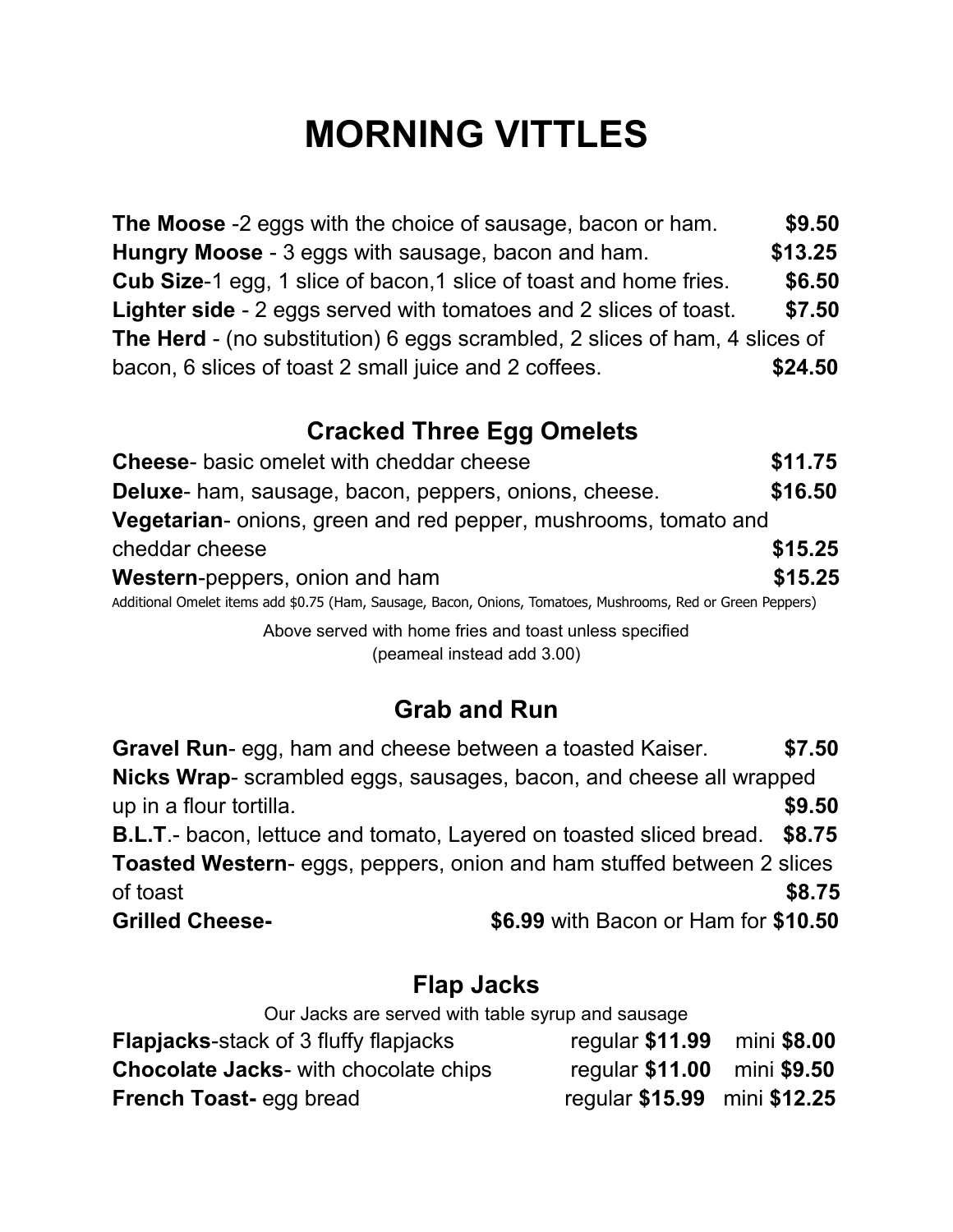# **MUNCHIES**

## **Soup and Salads**

| <b>Soup of the day-</b> our own and served up fresh daily                             |                                      |        |
|---------------------------------------------------------------------------------------|--------------------------------------|--------|
| <b>Garden salad-</b>                                                                  | Side \$7.00 or Dinner \$9.99         |        |
| Caesar salad-                                                                         | Side \$8.75 or Dinner \$12.25        |        |
| <b>Greek Salad-</b>                                                                   | Side \$8.75 or Dinner \$12.25        |        |
| <b>Club Salad-</b> Romain, Tomato, Cheese, Bacon & Grilled Chicken                    | \$15.25                              |        |
| (Balsamic, Ranch, Thousand Island, Catlina)<br>Add Chicken or chicken tenders \$5.75} |                                      |        |
| <b>Patio Pleasures</b>                                                                |                                      |        |
| <b>Joe's Platter-</b> taster plate with battered mushrooms, breaded pickles,          |                                      |        |
| mozzarella sticks, zucchini sticks, and Onion Rings & Fries                           | \$29.50                              |        |
| Garlic Bread- (Add cheese or bacon \$1.75)                                            |                                      | \$8.00 |
| <b>Lodge Skins-</b> 4 crispy potato skins brushed with BBQ sauce topped with          |                                      |        |
| bacon and cheese.                                                                     | \$13.25                              |        |
| <b>Battered Mushrooms-</b> approx. 15 pc each order                                   | \$10.50                              |        |
| <b>Breaded Pickle-</b> 6pc each order                                                 |                                      | \$9.25 |
| Mozzarella Sticks - 6pc each order                                                    |                                      | \$9.25 |
| Jalapeno Poppers - 6pc each order                                                     | \$10.25                              |        |
| Zucchini Sticks- 6pc each order                                                       |                                      | \$9.25 |
| <b>Beef steak rings-</b> lightly battered beefy onion rings. Reg-\$8.75 Lrg \$11.00   |                                      |        |
| <b>Basket of Fries-</b>                                                               | Reg-\$5.75 Lrg \$8.00 Family \$10.50 |        |

### **Specialty Dressed Fries**

**Traditional Poutine-** cheese curd and gravy. Reg \$8.25 Lrg \$12.50 **Build Your Own Poutine** Garlic, Green Peppers, Red peppers, Hot Peppers, Mushrooms, Green olives, Black Olives, Onion **Reg \$0.75** Lrg \$1.25 Pepperoni, Sausage, Ham, Bacon, Chicken, Smoked Meat, Spicy Ground Beef, and extra cheese **Reg \$1.50** Lrg **\$2.50 Heart Attack on a platter-** topped with ground beef, bacon and cheese sauce. Reg **\$11.75** Lrg **\$16.25 Chili cheese Fries-** chili and cheese. Reg **11.75** Lrg \$16.25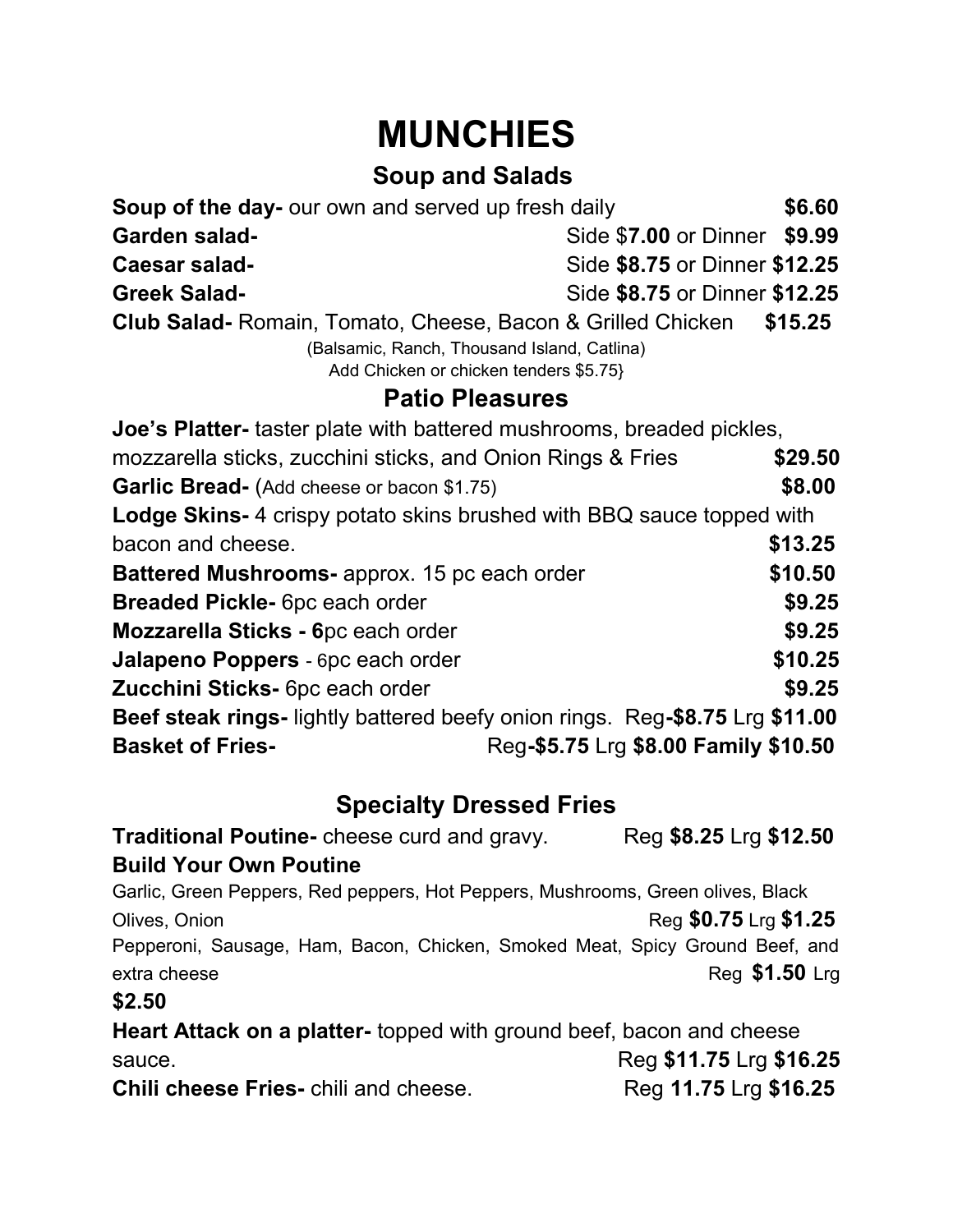**Newfie Fries- fries savory dressing and gravy Reg \$11.60 Lrg \$13.25** 

**HUNGER GAP**

[served with your choice of soup, salad or fries] Upgrade to a Caesar Salad\$3.50 onion rings \$3.00 Upgrade your burger or sandwich add cheese or Bacon \$1.75 Poutinize your fries \$4.00

# **It's a Slice or Wrap**

**Clubhouse** A Triple Decker sandwich layered with, chicken, bacon, lettuce and tomato. **\$16.50 Smoked Meat –** thin sliced smoked meat **Reg \$16.75 8oz \$18.50 Reuben - with Sour Kraut and mozzarella 18.25 Philly Cheese Steak-** Beef peppers onion and cheese on a bun **\$16.50 Mexican Wrap-** with salsa and sour cream. **Mini \$11.99 Reg\$16.50 Veggie Wrap-** grilled peppers, onions, mushrooms with lettuce, tomato. **Mini \$11.40 Reg \$14.49 Chicken Wrap-** Crispy or grilled chicken topped with Ranch, Caesar, Mild BBQ, Med BBQ, or Hot sauce **Mini \$11.99 Reg\$16.50 Hot Dog-** Choice of toppings **Mini \$8.75 Jumbo \$11.99 Burgers** (Add Cheese \$0.75 Add Bacon \$1.75 Xtra Patty \$4.99) **Carnivore Burger-** lodge made beef burger **Reg\$11.99 6oz \$16.95 Herbivore Burger-**vegetarian burger **1988 15.50 Peppercorn Burger-**our own peppercorn burger topped with mushrooms and mozzarella. **Reg \$13.50 6oz \$18.50 Chipotle Burger-** lodge made burger topped with cheese, bacon, onion rings and chipotle mayo. **Reg \$13.95 6oz\$19.50 Chicken**

**Chicken Burger-** crispy or charbroiled chicken, with lettuce, tomato and onion **\$14.95**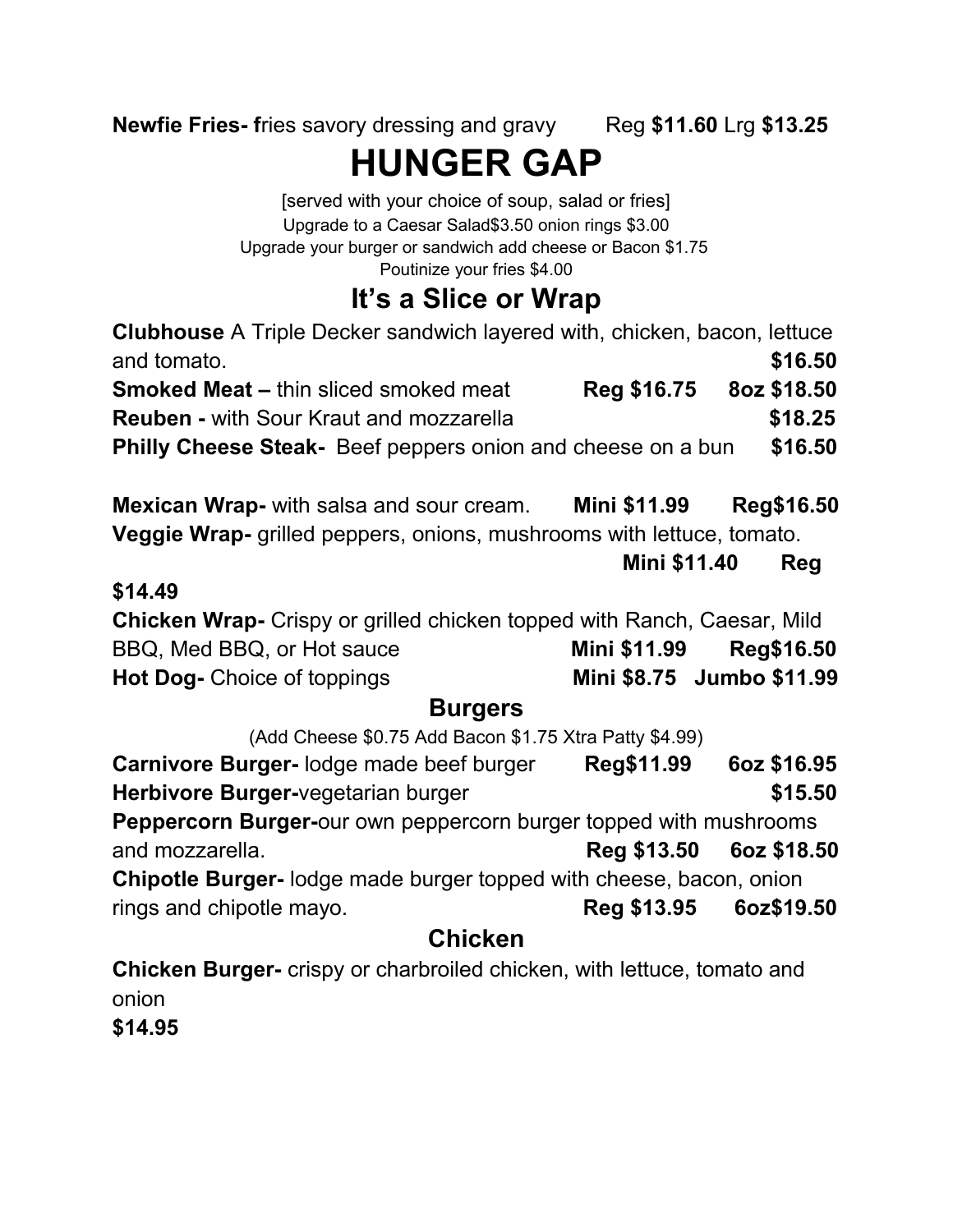**Chicken Tenders-** plump breaded chicken strips deep fried and served with your choice of dipping or toss sauce. **Reg \$14.99 Lrg\$18.99 Wings-** naked wings-mild, medium hot honey- 8 **p**c-**\$16.75** or **16pc-\$26.25**

# **Road Kill**

Road kill is served with vegetables, and your choice of fries, garlic roasties, mashed, baked or rice unless specified. (Add Mushrooms or fried onions for \$1.50)

| <b>Hot Hamburger</b>                      |                                    |  | reg \$14.99 6oz \$18.99   |
|-------------------------------------------|------------------------------------|--|---------------------------|
| <b>BBQ Pork Ribs-</b>                     | 1/2 Rack \$20.50 Full Rack \$27.99 |  |                           |
| Shepherd's pie-                           |                                    |  | \$18.99                   |
| <b>Liver and Onions-</b>                  |                                    |  | 1pc\$14.99 or 2pc \$18.99 |
| <b>Chicken Parmigiana-</b>                |                                    |  | \$18.99                   |
| Veggie Stir fry- Choice of rice or noodle | \$18.99 add chicken \$5.75         |  |                           |
| <b>Grilled Haddock-</b>                   |                                    |  | 1pc \$14.99 2pc\$18.99    |
| <b>Fish and Chip-</b>                     | 1 pc \$14.99 or 2 pc \$18.99       |  |                           |

## **STONE BAKED PIZZA**

Our dough is made from scratch no frozen or processed dough here, brushed with olive oil and seasoning, topped with rich pizza sauce and fresh toppings.

|                     | 1つ"    | 14"     | 16"     |
|---------------------|--------|---------|---------|
| <b>Basic Cheese</b> | \$9.95 | \$14.95 | \$17.75 |

**Bon Echo-**Pepperoni, Green peppers, red peppers, mushrooms, onions and green olives. **\$14.70 \$24.40 \$29.75**

| Pepperoni & Cheese-cheese & pepperoni.                | \$9.95 \$16.9 \$19.95 |                         |
|-------------------------------------------------------|-----------------------|-------------------------|
| The great white North-Bacon, pepperoni and mushrooms. |                       | \$12.65 \$20.35 \$24.20 |
| The Hunter-Pepperoni, bacon, ham and Sausage.         |                       | \$13.95 \$22.75 \$26.70 |
| <b>Hawaiian-Ham and Pineapple</b>                     |                       | \$11.70 \$18.40 \$21.95 |

**Vegetarian-**Mushrooms, onions, tomatoes, red and green Peppers.

 **\$13.70 \$22.45 \$27.50**

#### **Topping**:

Garlic, Green Peppers, Red peppers, Hot Peppers, Mushrooms, Green olives, Black Olives, Pineapple, Onion **12" - \$0.75, 14"-\$1.50, 16"-\$1.95**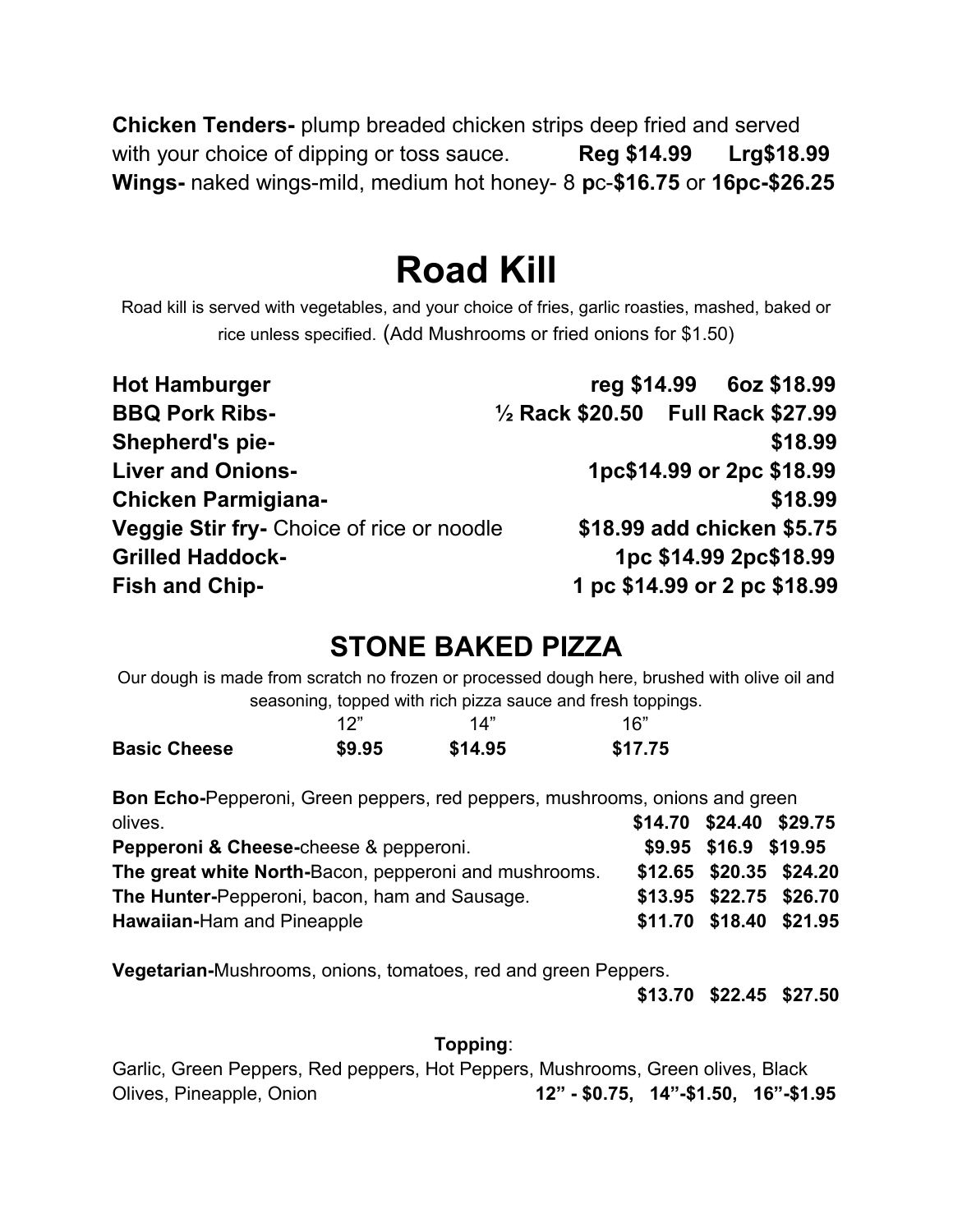Pepperoni, Sausage, Ham, Bacon, spicy ground beef, smoked meat, chicken and extra cheese **12" - \$1.00, 14"-\$1.95 16"-\$2.25**

# **BEVERAGE**

**Coffee: \$2.25 Tea: \$1.95 Herbal Tea: \$2.25 Hot Chocolate \$2.25 Soft Drinks and Juices**

**Juices:** Orange, Apple, Pineapple, Cranberry, V8, Pepsi, Diet Pepsi,7up, Ginger Ale, Root Beer, Orange, Club Soda, Iced Tea or Lemonade

**Sm-\$1.50 Lrg-\$2.25**

Chocolate Milk- **Sm \$1.75 Lrg \$2.75** Milk Shakes & Floats- **\$8.25**

## **MOOSE JUICE**

(Must be of legal drinking age, ID required) Licensed under the LCBO

#### **STEAMWHISTLE ON TAP Half pint(12oz) \$5.00Pint(20oz)\$10.00 Pitcher 64 oz \$25.00**

**On the Bottle-** Moosehead, Cracked Canoe, Coors Lite, Budweiser, Bud Lite,

Canadian **\$5.95**

Twisted Tea **\$7.25** Coolers **\$7.25** Spirits 1oz- **\$6.75**

**Wine By Jackson Trigg's**

**\$7.25** 6oz glass ½ litre **\$16.99** litre **\$27.50**

**WHITE:** Chardonnay **RED:** Merlot Pinto-Grigio, Cabernet Sauvignon Bring Your Own Wine – Corking Fee \$35.00/ Bottle

### **Cocktails**

**Classic Caesar –** Canadian Classic, combines Worcestershire sauce, salt, pepper, hot sauce, 1 0z Vodka with Clamato juice. Garnished with dill pickle. **\$7.49 Horse it up-** add a dollop of horse relish **\$7.75**

**Sweet Charlotte-**This yummy concoction of berry flavor will soon be your new drink of the summer with 1 oz of Vodka, a 1/2 oz raspberry liqueur, strawberry mix, and 7 up. Glass **\$7.99** or Pitcher **\$30.49**